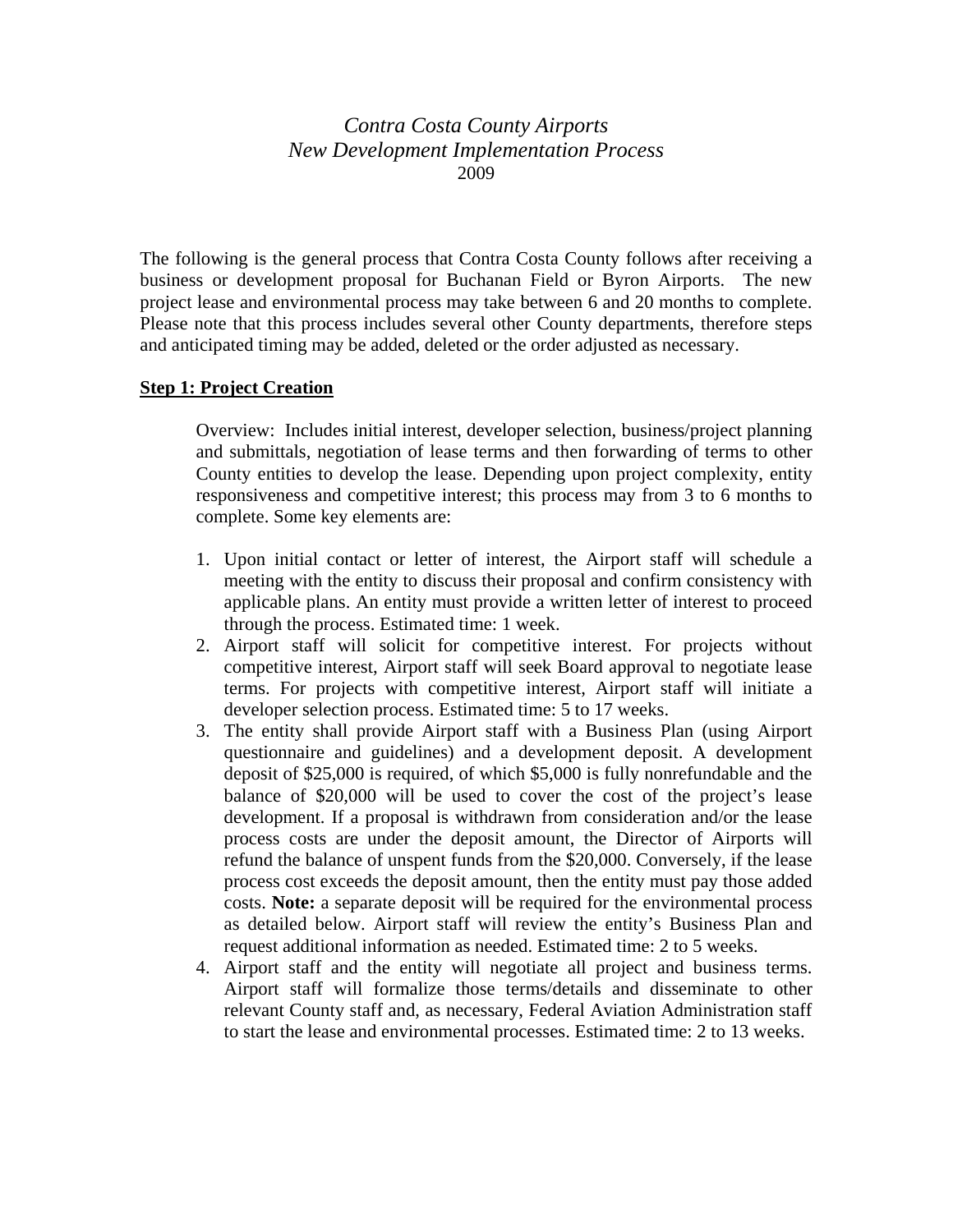## **Step 2.A.: Environmental Review**

Overview: Includes solicitation for an environmental consultant, preparation of the appropriate documentation, other agency/interested party review and consultation, public review, document completion and scheduling before the County Board of Supervisors for consideration. Depending upon project complexity and entity responsiveness; this process may take from 4 to 11 months to complete. Some key elements are:

- 1. Airport staff will initiate the environmental process with the County Department of Conservation and Development (DCD); DCD is the lead agency. Estimated time: Estimated time: 1 week from completion of Step 1 above.
- 2. DCD will solicit, if necessary, for an environmental consultant to perform the analysis. Solicitation process includes a request for qualifications/proposals, review and selection, contract preparation and, if contract amount requires, scheduling before the County Board of Supervisors for consideration. Please note: the contract cost plus administrative oversight fee is the responsibility of the entity (a deposit check for the total amount will be required). Estimated time: 4 to 9 weeks.
- 3. Environmental consultant performs the initial study, prepares the necessary documentation, circulate draft materials for review, final materials for either public circulation and/or to submit for the County Board of Supervisors' consideration. Estimated time: 15 weeks to 7 months.

## **Step 2.B.: Lease Development**

Overview: Includes preparation of the draft lease, County staff and legal review of draft lease, dissemination of draft lease to entity, discussions/meetings between appropriate County staff and entity to finalize language and deal points, lease completion, and scheduling before the County Board of Supervisors for consideration. Depending upon project complexity and entity responsiveness; this process may take from 3 to 8 months to complete. **Note:** lease development occurs concurrently with the environmental review process detailed above. The project cannot be scheduled for County Board of Supervisors consideration until the environmental review process is complete and ready for such consideration. Some key elements are:

- 1. County staff prepares draft document using business terms sheet provided by Airport staff for project. Copy of draft document is sent to Airport staff for review/comments and document is modified to reflect desired changes. Estimated time: 7 to 16 weeks.
- 2. Draft lease is sent to County Counsel for their review. Further changes may occur in collaboration with Airport and other County staff. County approved draft lease is then sent to entity for their review. Estimated time: 1 to 3 weeks.